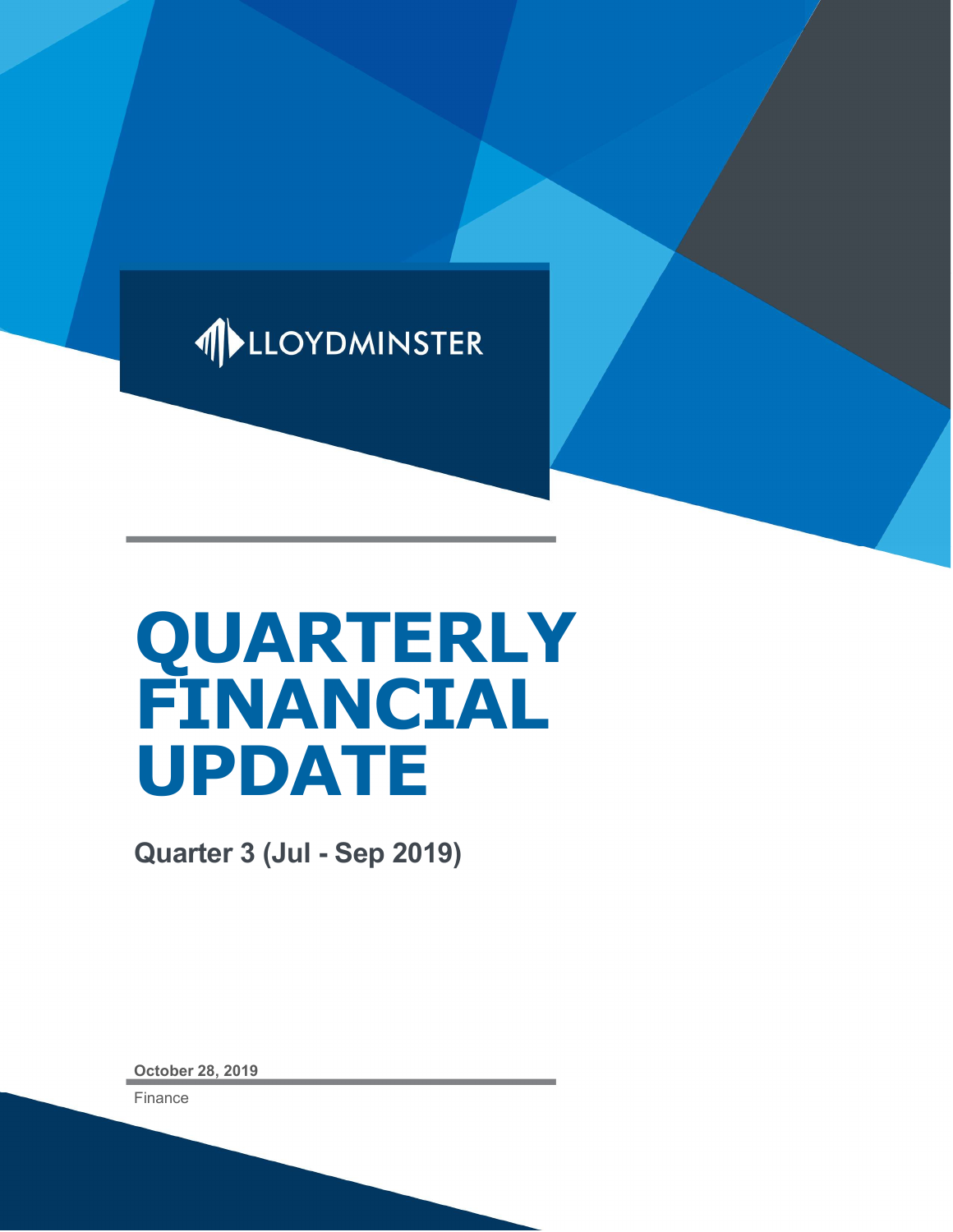

### STATEMENT OF FINANCIAL POSITION

| <b>STATEMENT OF FINANCIAL POSITION</b>                                   |                                  |                         |
|--------------------------------------------------------------------------|----------------------------------|-------------------------|
| As at September 30, 2019                                                 |                                  |                         |
|                                                                          | Sep 30, 2019                     | Jun 30, 2019            |
| <b>Financial Assets</b>                                                  |                                  |                         |
| Cash                                                                     | \$<br>20,903,157 \$              | 39,596,236              |
| Short-Term Investments                                                   | 38,283,863                       | 38,488,657              |
| Land and Inventories for Resale                                          | 17,504,667                       | 17,477,900              |
| Taxes Receivable and Grants in Lieu<br>Trade and Other Receivables       | 4,469,281<br>4,519,556           | 9,875,740<br>4,745,997  |
| Long-Term Investments                                                    | 19,101,516                       | 15,034,766              |
| <b>Total Financial Assets</b>                                            | \$<br>104,782,041 \$             | 125,219,295             |
|                                                                          |                                  |                         |
| <b>Financial Liabilities</b><br>Accounts Payable and Accrued Liabilities | \$<br>7,944,551 \$               |                         |
| Deferred Revenue                                                         | 6,827,619                        | 19,804,162<br>5,971,202 |
| Deposit Liabilities                                                      | 987,102                          | 979,505                 |
| <b>Employee Benefit Obligations</b>                                      | 1,109,374                        | 103,666                 |
| Other Current Liabilities                                                | 3,643                            | 14,435                  |
| Long-Term Debt                                                           | 33,349,749                       | 33,970,478              |
| <b>Contaminated Sites</b>                                                | 305,824                          | 305,824                 |
| Provision for Landfill Closure<br><b>Total Financial Liabilities</b>     | \$<br>1,219,223<br>51,747,085 \$ | 1,219,223<br>62,368,495 |
|                                                                          |                                  |                         |
| <b>Net Financial Assets</b>                                              | \$<br>53,034,955 \$              | 62,850,800              |
| <b>Non-Financial Assets</b>                                              |                                  |                         |
| Inventory for Consumption                                                | \$<br>620,329 \$                 | 565,013                 |
| Prepaid Expenses                                                         | 334,155                          | 414,578                 |
| <b>Tangible Capital Assets</b>                                           | 745, 163, 675                    | 745, 163, 675           |
| <b>Accumulated Depreciation</b>                                          | (290, 737, 874)                  | (275,010,138)           |
| Work in Progress                                                         | 19,222,676                       | 9,025,806               |
| <b>Total Non-Financial Assets</b>                                        | \$<br>474,602,960 \$             | 480,158,934             |
| <b>Accumulated Surplus</b>                                               | \$<br>527,637,915 \$             | 543,009,735             |
| <b>Accumulated Surplus &amp; Reserves</b>                                |                                  |                         |
| <b>Accumulated Surplus</b>                                               | \$<br>476,214,376 \$             | 491,653,184             |
| <b>Restricted Reserves</b>                                               | 10,318,474                       | 10,251,485              |
| <b>Unrestricted Reserves</b>                                             | 41,105,066                       | 41,105,066              |
| <b>Total Accumulated Surplus &amp; Reserves</b>                          | \$<br>527,637,915 \$             | 543,009,735             |

 $\sim$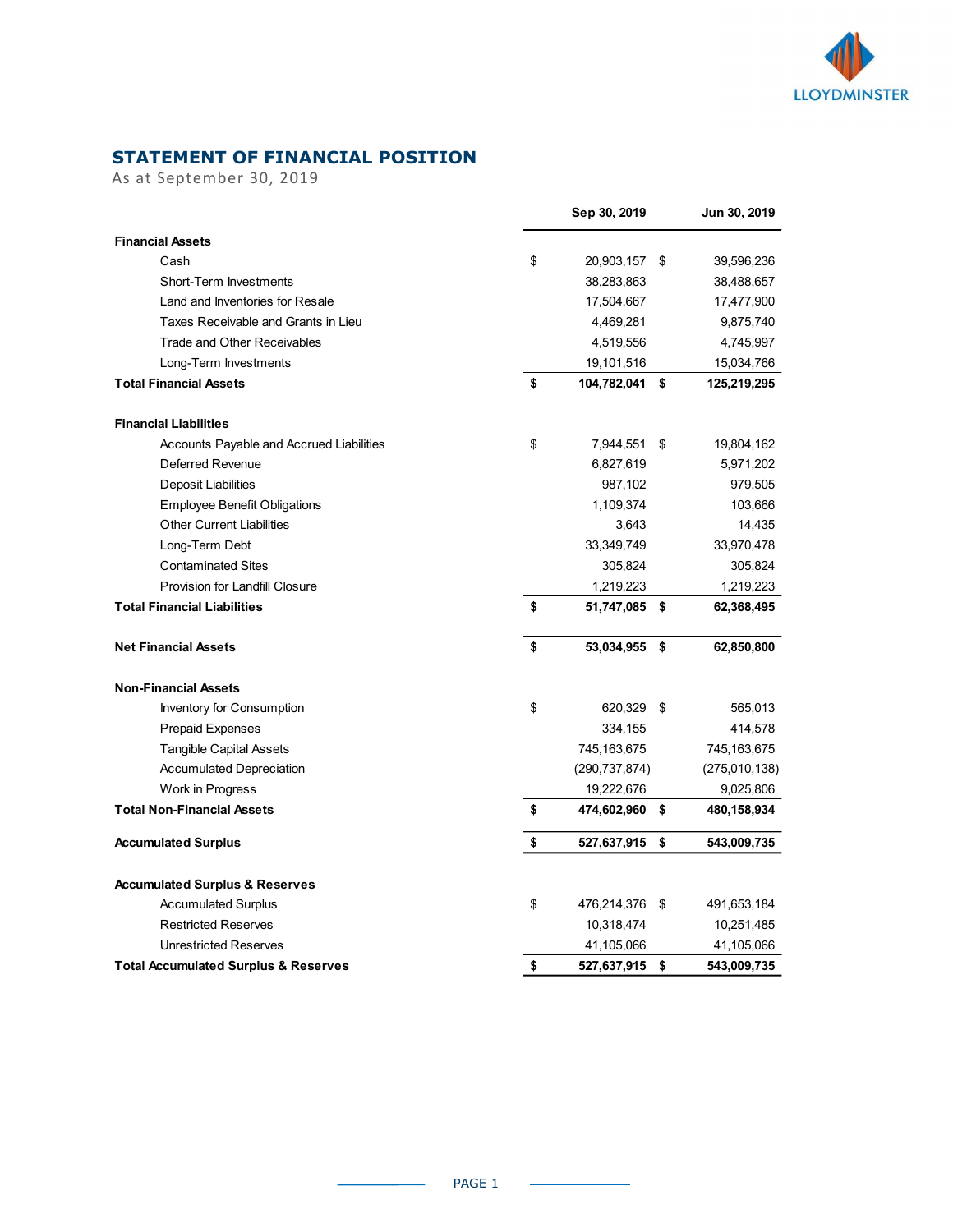

## OPERATING BUDGET VS. ACTUAL

|                                                     |    |                          |                 |                    | <b>LLOYDMINSTER</b> |
|-----------------------------------------------------|----|--------------------------|-----------------|--------------------|---------------------|
| <b>OPERATING BUDGET VS. ACTUAL</b>                  |    |                          |                 |                    |                     |
| For the nine-month period ending September 30, 2019 |    |                          |                 |                    |                     |
|                                                     |    |                          |                 |                    |                     |
|                                                     |    | <b>Actuals</b>           | <b>Budget</b>   | Variance \$        | Variance %          |
|                                                     |    | (9 months)               | (12 months)     | (Budget Remaining) | (Budget Spent)      |
| <b>Revenues</b>                                     |    |                          |                 |                    |                     |
| Net Municipal Taxes                                 | S  | 35,992,449 \$            | 36, 139, 139 \$ | 146,689            | 100%                |
| User Fees & Sale of Goods                           |    | 23,661,576               | 33,315,111      | 9,653,536          | 71%                 |
| <b>Government Transfers</b>                         |    | 2,632,085                | 3,800,898       | 1,168,813          | 69%                 |
| Penalties and Cost of Taxes                         |    | 833,340                  | 1,586,300       | 752,960            | 53%                 |
| Licenses and Permits                                |    | 778,378                  | 1,033,814       | 255,436            | 75%                 |
| Franchise and Concession Fees                       |    | 4,006,900                | 6,067,903       | 2,061,003          | 66%                 |
| Investment Income                                   |    | 1,488,327                | 1,110,500       | (377, 827)         | 134%                |
| Other Income                                        |    | 162,992                  | 240             | (162, 752)         | 67913%              |
| <b>Transfers from Reserves</b>                      |    | $\overline{\phantom{0}}$ | 5,151,611       | 5,151,611          | 0%                  |
| <b>Total Revenues</b>                               | £  | 69,556,046 \$            | 88,205,516 \$   | 18,649,470         |                     |
| <b>Expenditures</b>                                 |    |                          |                 |                    |                     |
| Salaries, Wages & Benefits                          | \$ | 21,465,337 \$            | 31,081,635 \$   | 9,616,299          | 69%                 |
| <b>Contracted Services</b>                          |    | 12,747,896               | 19,795,693      | 7,047,797          | 64%                 |
| Goods and Materials                                 |    | 2,248,062                | 3,449,798       | 1,201,736          | 65%                 |
| Cost of Sales                                       |    | 54,260                   | 1,294,259       | 1,239,999          | $4\%$               |
| Transfers to Local Boards or Agencies               |    | 1,406,712                | 1,852,965       | 446,253            | 76%                 |
| Interest on Long-Term Debt                          |    | 729,861                  | 978,884         | 249,023            | 75%                 |
| <b>Principal Debt Payments</b>                      |    | 1,722,418                | 2,218,362       | 495,944            | 78%                 |
| <b>Bank Charges</b>                                 |    | 56,182                   | 91,190          | 35,008             | 62%                 |
| Utilities                                           |    | 3,922,386                | 6,148,590       | 2,226,204          | 64%                 |
| <b>Transfers to Reserves</b>                        |    | 11,322,126               | 21,234,139      | 9,912,013          | 53%                 |
| Other                                               |    | 22,944                   | 60,000          | 37,056             | 38%                 |
|                                                     | \$ | 55,698,184 \$            | 88,205,516 \$   | 32,507,332         |                     |
| <b>Total Expenditures</b>                           |    |                          |                 |                    |                     |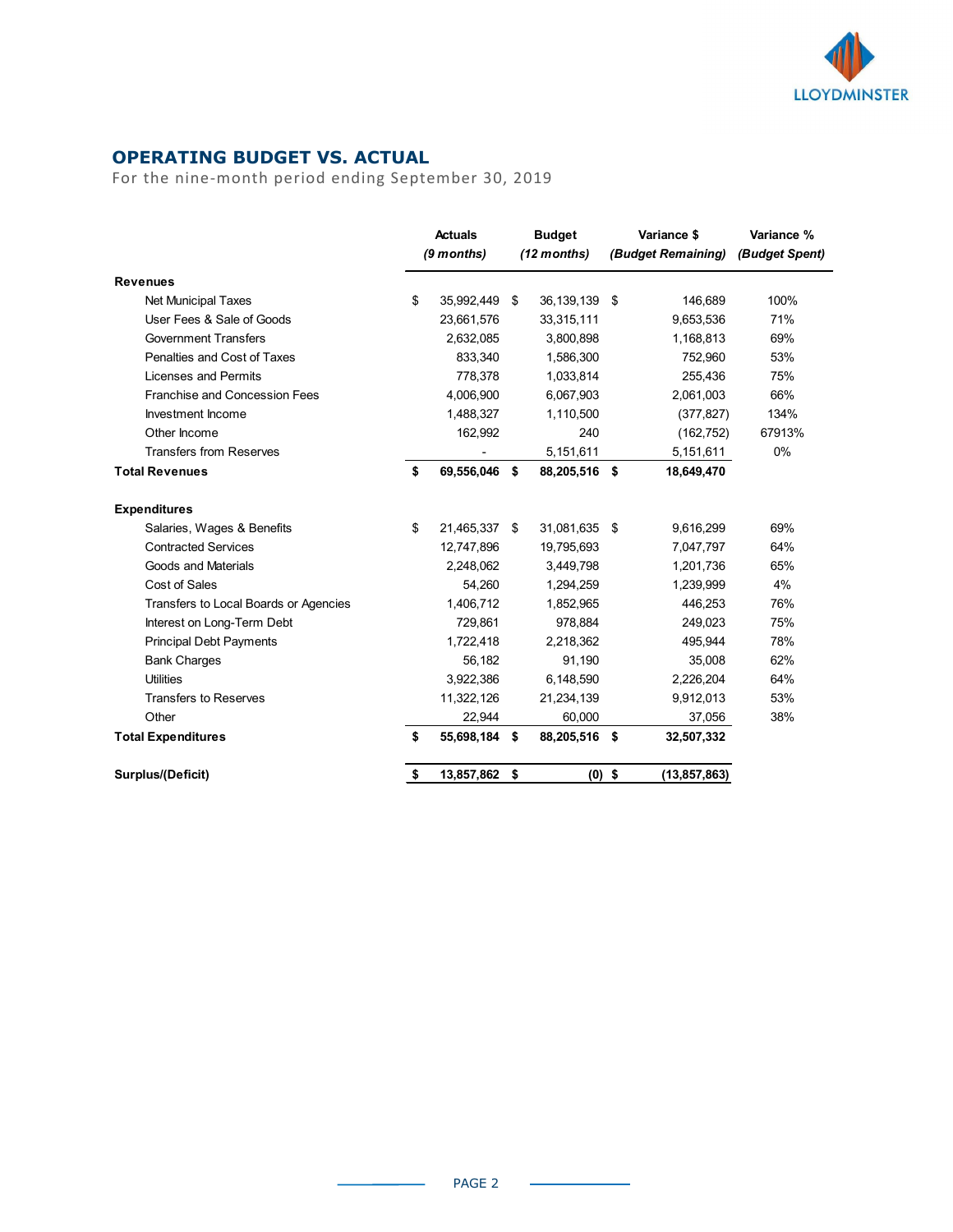

# OPERATING BUDGET VS. ACTUAL BY DEPARTMENT

| <b>OPERATING BUDGET VS. ACTUAL BY DEPARTMENT</b><br>For the nine-month period ending September 30, 2019 |    |                              |               |                              |          |                                   | <b>LLOYDMINSTER</b>          |
|---------------------------------------------------------------------------------------------------------|----|------------------------------|---------------|------------------------------|----------|-----------------------------------|------------------------------|
|                                                                                                         |    | <b>Actuals</b><br>(9 months) |               | <b>Budget</b><br>(12 months) |          | Variance \$<br>(Budget Remaining) | Variance %<br>(Budget Spent) |
| <b>Revenues</b>                                                                                         |    |                              |               |                              |          |                                   |                              |
| <b>General Government</b>                                                                               | \$ | 44,311,076 \$                |               | 51,971,213 \$                |          | 7,660,138                         | 85%                          |
| <b>Protective Services</b>                                                                              |    | 1,144,127                    |               | 2,227,718                    |          | 1,083,591                         | 51%                          |
| <b>Transportation Services</b>                                                                          |    | 737,381                      |               | 835,145                      |          | 97,764                            | 88%                          |
| <b>Environmental Services</b>                                                                           |    | 17,860,398                   |               | 24,559,073                   |          | 6,698,674                         | 73%                          |
| Public Health and Welfare                                                                               |    | 567,752                      |               | 698,578                      |          | 130,826                           | 81%                          |
| Planning and Development                                                                                |    | 833,347                      |               | 2,709,364                    |          | 1,876,017                         | 31%                          |
| <b>Recreation and Culture</b>                                                                           |    | 4,101,965                    |               | 5,204,425                    |          | 1,102,460                         | 79%                          |
| <b>Total Revenues</b>                                                                                   | S  | 69,556,046 \$                |               | 88,205,516 \$                |          | 18,649,470                        |                              |
| <b>Expenditures</b>                                                                                     |    |                              |               |                              |          |                                   |                              |
| <b>General Government</b>                                                                               | \$ | 20,974,425 \$                |               | 26,438,092 \$                |          | 5,463,668                         | 79%                          |
| <b>Protective Services</b>                                                                              |    | 9,786,648                    |               | 14,301,208                   |          | 4,514,560                         | 68%                          |
| <b>Transportation Services</b>                                                                          |    | 5,789,747                    |               | 12,033,404                   |          | 6,243,657                         | 48%                          |
| <b>Environmental Services</b>                                                                           |    | 6,253,349                    |               | 14,474,614                   |          | 8,221,265                         | 43%                          |
| Public Health and Welfare                                                                               |    | 945,005                      |               | 1,275,894                    |          | 330,889                           | 74%                          |
|                                                                                                         |    | 2,062,257                    |               | 5,276,139                    |          | 3,213,882                         | 39%                          |
| Planning and Development                                                                                |    | 9,886,753                    |               | 14,406,164                   |          | 4,519,411                         | 69%                          |
| <b>Recreation and Culture</b>                                                                           | \$ | 55,698,184 \$                |               | 88,205,516 \$                |          | 32,507,332                        |                              |
| <b>Total Expenditures</b>                                                                               |    |                              | 13,857,862 \$ |                              | $(0)$ \$ | (13, 857, 863)                    |                              |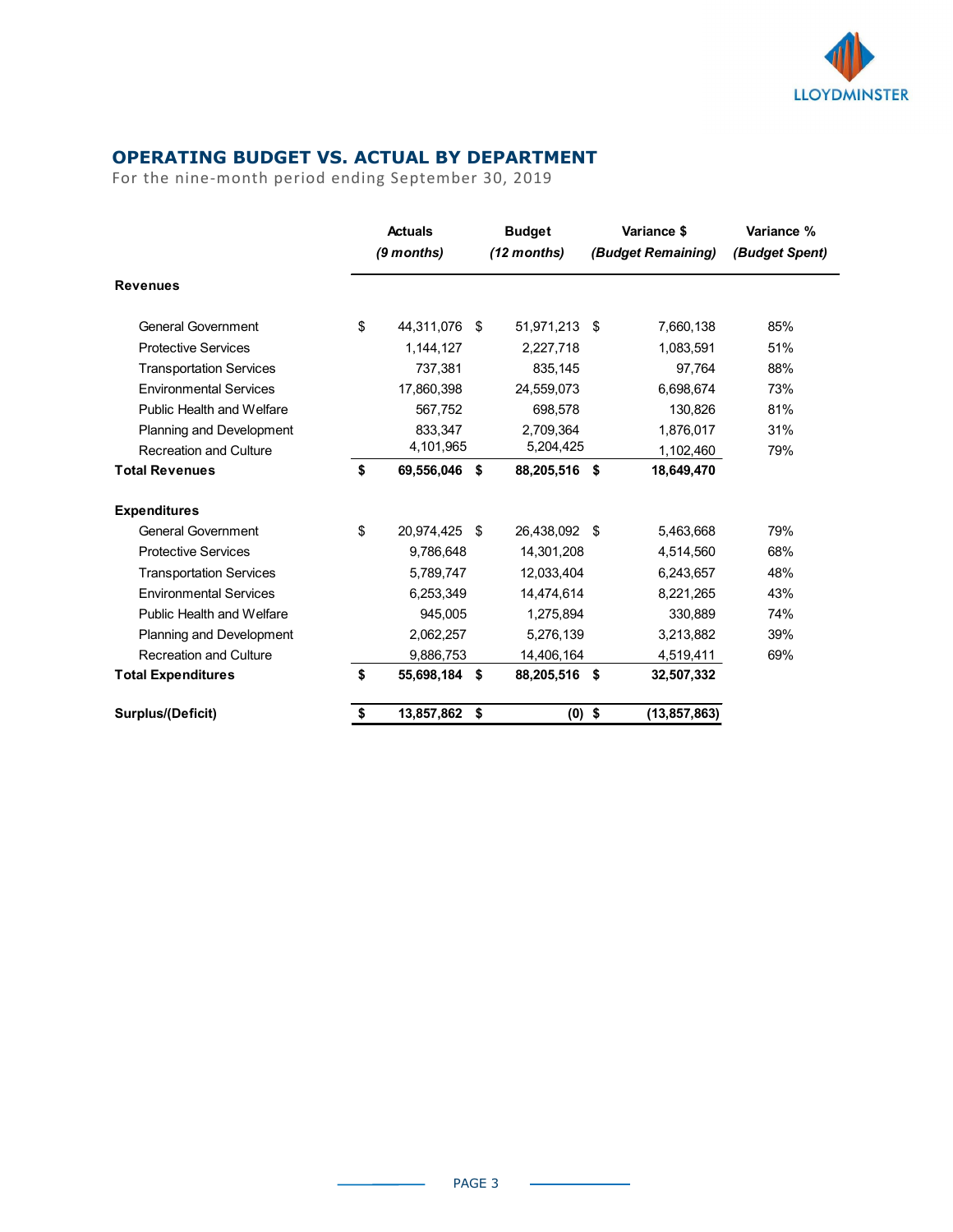

# CAPITAL BUDGET VS. ACTUAL BY DEPARTMENT

|                                                     |           |                               |                         |                               |                | <b>LLOYDMINSTER</b> |
|-----------------------------------------------------|-----------|-------------------------------|-------------------------|-------------------------------|----------------|---------------------|
|                                                     |           |                               |                         |                               |                |                     |
|                                                     |           |                               |                         |                               |                |                     |
|                                                     |           |                               |                         |                               |                |                     |
| <b>CAPITAL BUDGET VS. ACTUAL BY DEPARTMENT</b>      |           |                               |                         |                               |                |                     |
| For the nine-month period ending September 30, 2019 |           |                               |                         |                               |                |                     |
|                                                     |           |                               |                         |                               |                |                     |
|                                                     | Project   | <b>Actuals</b>                | <b>Budget</b>           | Variance \$                   | Variance %     |                     |
|                                                     | Count     | (9 months)                    | (12 months)             | (Budget Remaining)            | (Budget Spent) |                     |
| Projects                                            |           |                               |                         |                               |                |                     |
| Complete                                            | 64        | \$<br>5,756,199 \$            | 9,548,388 \$            | 3,792,189                     | 60%            |                     |
| In Progress                                         | 104       | 13,453,992                    | 37,964,472              | 24,510,480                    | 35%            |                     |
| Not Started<br><b>Total Projects</b>                | 31<br>199 | \$<br>12,485<br>19,222,676 \$ | 1,760,533<br>49,273,393 | \$<br>1,748,048<br>30,050,717 | 1%<br>39%      |                     |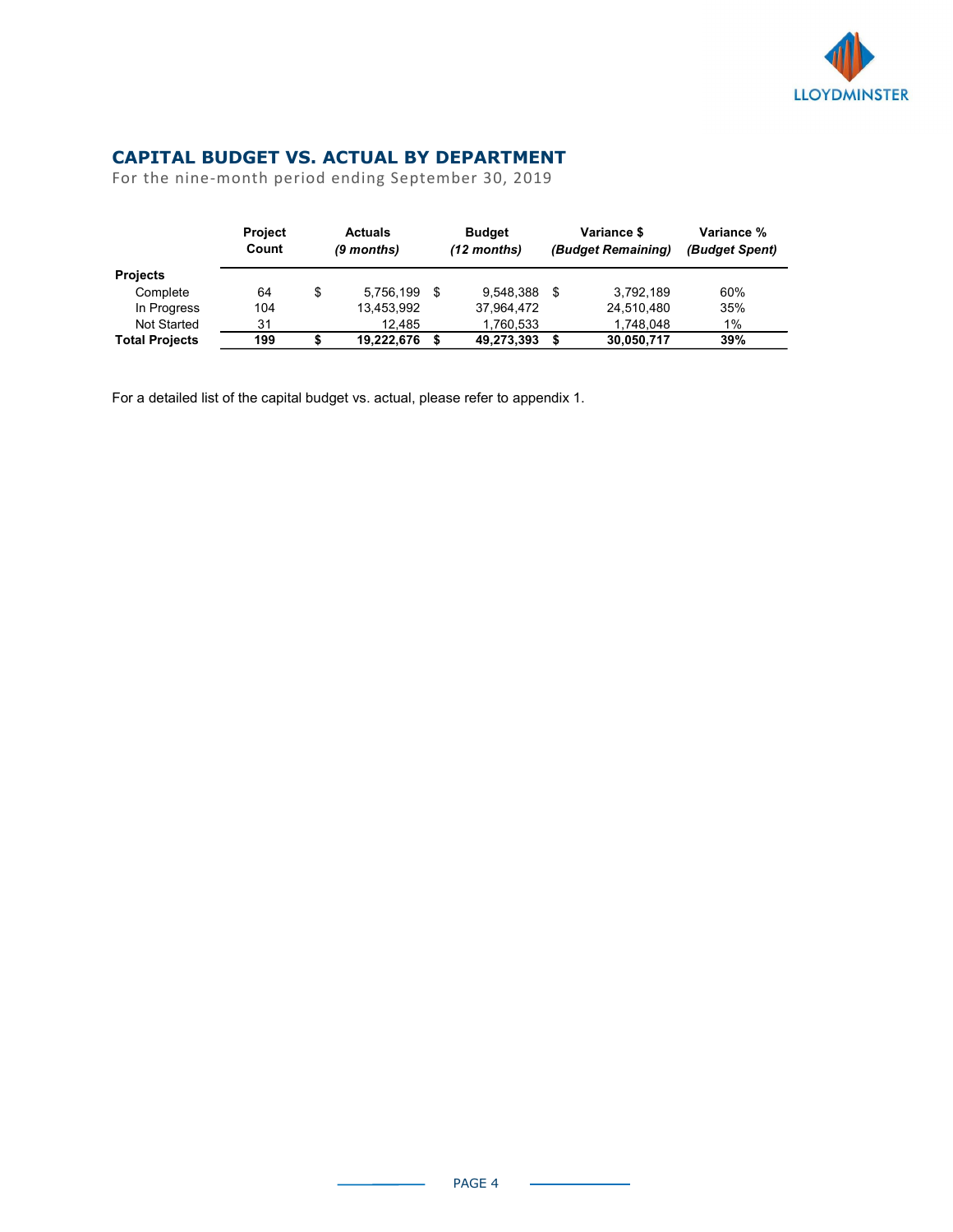#### **APPENDIX 1 - CAPITAL BUDGET VS. ACTUAL DETAILED LIST**

For the nine-month period ending September 30, 2019

|                                                                                          | <b>Actuals</b><br>(9 months) | Budget<br>(12 months) | Variance \$<br>(Budget Remaining) | Variance %<br>(Budget Spent) | Project<br><b>Status</b>   |
|------------------------------------------------------------------------------------------|------------------------------|-----------------------|-----------------------------------|------------------------------|----------------------------|
| Capital Projects & One-Time Expenditures                                                 |                              |                       |                                   |                              |                            |
| 1713601 - Engineering - 2017 Street Improvement Program Carry-Over                       |                              | 20,000                | 20,000                            | 0%                           | In Progress                |
| 1813204 - IT - Carry Over - AMI Water Meter Reads                                        |                              | 10,000                | 10,000                            | 0%                           | In Progress                |
| 1813205 - IT - Network Hardware                                                          | 1,840                        | 5,000                 | 3,160                             | 37%                          | In Progress                |
| 1813207 - IT - Server and Storage Hardware                                               | 22,670                       | 20,000                | (2,670)                           | 113%                         | In Progress                |
| 1813210 - IT - Desktop Hardware                                                          | 54,090                       | 68,400                | 14,310                            | 79%                          | Complete                   |
| 1813212 - IT - Application Software (Recreation Software)                                |                              | 55,000                | 55,000                            | 0%                           | In Progress                |
| 1813213 - IT - Secondary 911 Location                                                    | 13,707                       | 55,000                | 41,293                            | 25%                          | In Progress                |
| 1813214 - IT - Carry Over - Diamond Financial System                                     | 7,288                        | 52,000                | 44,712                            | 14%                          | In Progress                |
| 1813217 - IT - Application Software (Pearl Timesheet Enhancement)                        |                              | 10,000                | 10,000                            | 0%                           | In Progress                |
| 1813602 - Engineering - Wastewater Treatment Plant                                       | 538,453                      | 9,000,000             | 8,773,507                         | 3%                           | In Progress                |
| 1813603 - Engineering - Drainage Channel Improvements (52 St & 62 Ave)                   | 3,433,649                    | 3,978,316             | 716,162                           | 82%                          | In Progress                |
| 1813604 - Engineering - Neale Edmunds Control Structure Improvements                     |                              | 64,130                | 64,130                            | 0%                           | In Progress                |
| 1813605 - Engineering - 2018 Street Improvement Program                                  | 12,118                       | 368,800               | 362,802                           | 2%                           | In Progress                |
| 1813606 - Engineering - 2018 Water & Sewer Replacement Program                           | 236,809                      | 428,590               | 191,781                           | 55%                          | Complete                   |
| 1813607 - Engineering - Carry Over - Landfill Cell 1.3                                   | 70,477                       | 380,000               | 309,523                           | 19%                          | Complete                   |
| 1813608 - Engineering - 2018 Traffic Signal Hardware Replacement                         | 46,599                       | 203,000               | 156,401                           | 23%                          | Complete                   |
| 1813610 - Engineering - GIS Aerial Photo Update                                          | 71,760                       | 100,000               | 28,240                            | 72%                          | Complete                   |
| 1813612 - Engineering - East Storm Channel Rehabilitation                                | 1,044,344                    | 1,148,246             | 103,902                           | 91%                          | Complete                   |
| 1813613 - Engineering - Street Rehabilitation (12-44 St/40 Ave)                          | 2,013,842                    | 2,591,980             | 610,959                           | 76%                          | Complete                   |
| 1813615 - Engineering - River Intake Dam Construction                                    | 159,223                      | 230,000               | 146,717                           | 36%                          | In Progress                |
| 1813616 - Engineering - Sanitary Main Replacement (36-40 St/48 Ave)                      | 583,646                      | 1,314,000             | 799,537                           | 39%                          | Complete                   |
| 1813618 - Engineering - Drainage Channel Improvements (East, Lake K)                     | 45,867                       | 585,000               | 539,133                           | 8%                           | In Progress                |
| 1813619 - Engineering - Traffic Signal Installation (25 St & 59 Ave)                     | $\sim$                       | 20,000                | 20,000                            | 0%                           | Complete                   |
| 1813620 - Engineering - Leachate Management System                                       | 947,908                      | 2,170,000             | 1,368,992                         | 37%                          | In Progress                |
| 1813621 - Engineering - Grading & Ditch Work (67 St)                                     | 569                          | 4,851                 | 4,282                             | 12%                          | Complete                   |
| 1813622 - Engineering - Parkview Storm Water Management Pond                             | $\overline{a}$               | 116,760               | 116,760                           | 0%                           | In Progress                |
| 1823001 - Fire Services - Equipment Replacement                                          |                              | 40,000                | 40,000                            | 0%                           | In Progress                |
| 1823002 - Fire Services - #14 Pumper Replacement                                         | 222,419                      | 424,833               | 285,658                           | 33%                          | In Progress                |
| 1823003 - Fire Services - Fire Station #1 Renovation                                     | 14,278                       | 20,000                | 5,722                             | 71%                          | Complete                   |
| 1832004 - Roadway Services - LED Traffic Light Upgrade                                   |                              | 50,000                | 50,000                            | 0%                           | Complete                   |
| 1834001 - Airport - Generator                                                            | 44,623                       | 300,000               | 258,669                           | 14%                          | Complete                   |
| 1834004 - Airport - Taxiway Rehabilitation                                               |                              | 250,000               | 250,000                           | 0%                           | In Progress                |
| 1834005 - Airport - Runway Rehabilitation                                                | 3,211,068                    | 5,790,274             | 2,579,206                         | 55%                          | In Progress                |
| 1841001 - Water Services - Water Meter Replacement Program                               | 206,052                      | 266,523               | 60,471                            | 77%                          | In Progress                |
| 1841103 - Water Treatment Plant - Turbidity Meters                                       | 682                          | 5,000                 | 4,318                             | 14%                          | In Progress                |
| 1841107 - Water Treatment Plant - Chemical Feeder System (Carbon)                        |                              | 205,000               | 205,000                           | 0%                           | Not Started                |
| 1841108 - Water Treatment Plant - Chemical Feeder System (Lime)                          |                              | 195,000               | 195,000                           | 0%                           | Not Started                |
|                                                                                          |                              |                       |                                   | 0%                           |                            |
| 1842002 - Wastewater Collection - Neale Edmunds Refurbishment                            | 1,169,305                    | 120,000               | 120,000<br>1,676,247              | 11%                          | Complete                   |
| 1842102 - Wastewater Treatment Plant - Lagoon Desludging                                 | 56,000                       | 1,880,400             | 185,800                           | 23%                          | In Progress                |
| 1842103 - Wastewater Treatment Plant - Cell 2 Diffuser and Airline Upgrade               |                              | 241,800               | 27,000                            | 0%                           | In Progress                |
| 1842106 - Wastewater Treatment Plant - SCADA Historian Set-Up                            |                              | 27,000                |                                   | 0%                           | In Progress                |
| 1842107 - Wastewater Treatment Plant - Baffle Curtain Replacement                        |                              | 92,000                | 92,000<br>17,000                  | 0%                           | In Progress<br>Not Started |
| 1843003 - Landfill - Operations Review<br>1843004 - Landfill - Residential Limit Program |                              | 17,000<br>10,000      | 10,000                            | 0%                           | Not Started                |
|                                                                                          |                              |                       |                                   |                              |                            |
| 1854001 - Cemetery - Cemetery Study                                                      |                              | 50,000                | 50,000                            | 0%                           | Not Started                |
| 1854003 - Cemetery - Concrete Cemetery Ribbons                                           |                              | 20,000                | 20,000                            | 0%                           | In Progress                |
| 1861203 - Land Division - Landscaping                                                    | 61,654                       | 79,836                | 18,182                            | 77%                          | Complete                   |
| 1861204 - Land Division - North East Area Structure Plan                                 | 139,873                      | 230,000               | 90,127                            | 61%                          | In Progress                |
| 1861307 - BM - Furniture Replacement                                                     |                              | 3,737                 | 3,737                             | 0%                           | In Progress                |
| 1861314 - BM - Vehicle                                                                   |                              | 40,000                | 40,000                            | 0%                           | Not Started                |
| 1861317 - BM - RCMP - Concrete Island and Bollards                                       | 7,723                        | 4,902                 | 4,277                             | 13%                          | In Progress                |
| 1871003 - BMASP - Amphitheatre Rehabilitation                                            | 11,000                       | 20,000                | 9,000                             | 55%                          | Complete                   |
| 1871203 - Parks - Beautification Projects                                                | 12,855                       | 30,000                | 17,145                            | 43%                          | In Progress                |
| 1871204 - Parks - Fencing Replacement                                                    | 13,228                       | 20,000                | 6,772                             | 66%                          | In Progress                |
| 1871210 - Parks - Playground Replacement Program                                         | 35,486                       | 60,000                | 24,514                            | 59%                          | In Progress                |
| 1873001 - BAC - Storage Shed                                                             | 3,650                        | 5,000                 | 1,350                             | 73%                          | Complete                   |
| 1873003 - BAC - Spray Park Mechanical Storage Building Upgrade                           |                              | 23,000                | 23,000                            | 0%                           | In Progress                |
| 1873004 - BAC - Waterslide Upgrade                                                       | 180,026                      | 90,000                | (88, 400)                         | 198%                         | In Progress                |
| 1873009 - BAC - Sound System                                                             |                              | 20,000                | 20,000                            | 0%                           | In Progress                |
| 1873101 - LGCC - Irrigation System Upgrade                                               | 416,651                      | 626,000               | 211,349                           | 66%                          | In Progress                |
| 1873103 - LGCC - Exterior Renovations                                                    |                              | 150,181               | 150,181                           | 0%                           | Complete                   |
| 1873118 - LGCC - Interior Renovations                                                    |                              | 7,000                 | 7,000                             | 0%                           | Not Started                |
| 1873123 - LGCC - Carry Over - Exterior Building Upgrade                                  | 193,445                      | 434,047               | 240,602                           | 45%                          | Complete                   |
| 1873207 - ODP - Pool Deck Drainage Project                                               | 89,700                       | 100,000               | 14,350                            | 86%                          | Complete                   |
| 1873208 - ODP - Exterior Renovations                                                     | $\sim$                       | 10,000                | 10,000                            | 0%                           | In Progress                |
| 1873210 - ODP - Replacement Sand for Filters                                             | 3,875                        | 3,125                 | 3,125                             | 0%                           | Complete                   |
| 1873308 - SSC - Fitness Equipment                                                        | 23,397                       | 30,649                | 7,252                             | 76%                          | Complete                   |
| 1873309 - SSC - Interior Renovations - Fitness Desk Replacement                          | 10,801                       | 4,200                 | (6,601)                           | 257%                         | Complete                   |
| 1873315 - SSC - Security (Card Access)                                                   |                              | 7,000                 | 7,000                             | 0%                           | In Progress                |
| 1873316 - SSS - Facility Lighting Replacement Phase 2 (LED Project 1 of 2)               | 181,049                      | 150,000               | (31,049)                          | 121%                         | In Progress                |
| 1873319 - SSC - Interior Renovations - Fitness Gym Turnstile                             |                              | 15,000                | 15,000                            | 0%                           | In Progress                |
| 1873403 - AM - Interior Renovations                                                      | 258                          | 4,737                 | 4,737                             | 0%                           | Complete                   |
| 1873506 - CCC - Electrical Panel Upgrade                                                 | 39,019                       | 60,000                | 29,385                            | 51%                          | Complete                   |
| 1873601 - Plant Operators - RR - Chiller Replacement                                     | 87,851                       | 160,000               | 72,149                            | 55%                          | In Progress                |
| 1873602 - RR - Cooling Floor Header Replacement                                          | 77,433                       | 82,572                | 5,139                             | 94%                          | Complete                   |
| 1874001 - Programming - Event Tents                                                      | 6,482                        | 5,768                 | 300                               | 95%                          | Complete                   |
|                                                                                          |                              |                       |                                   |                              |                            |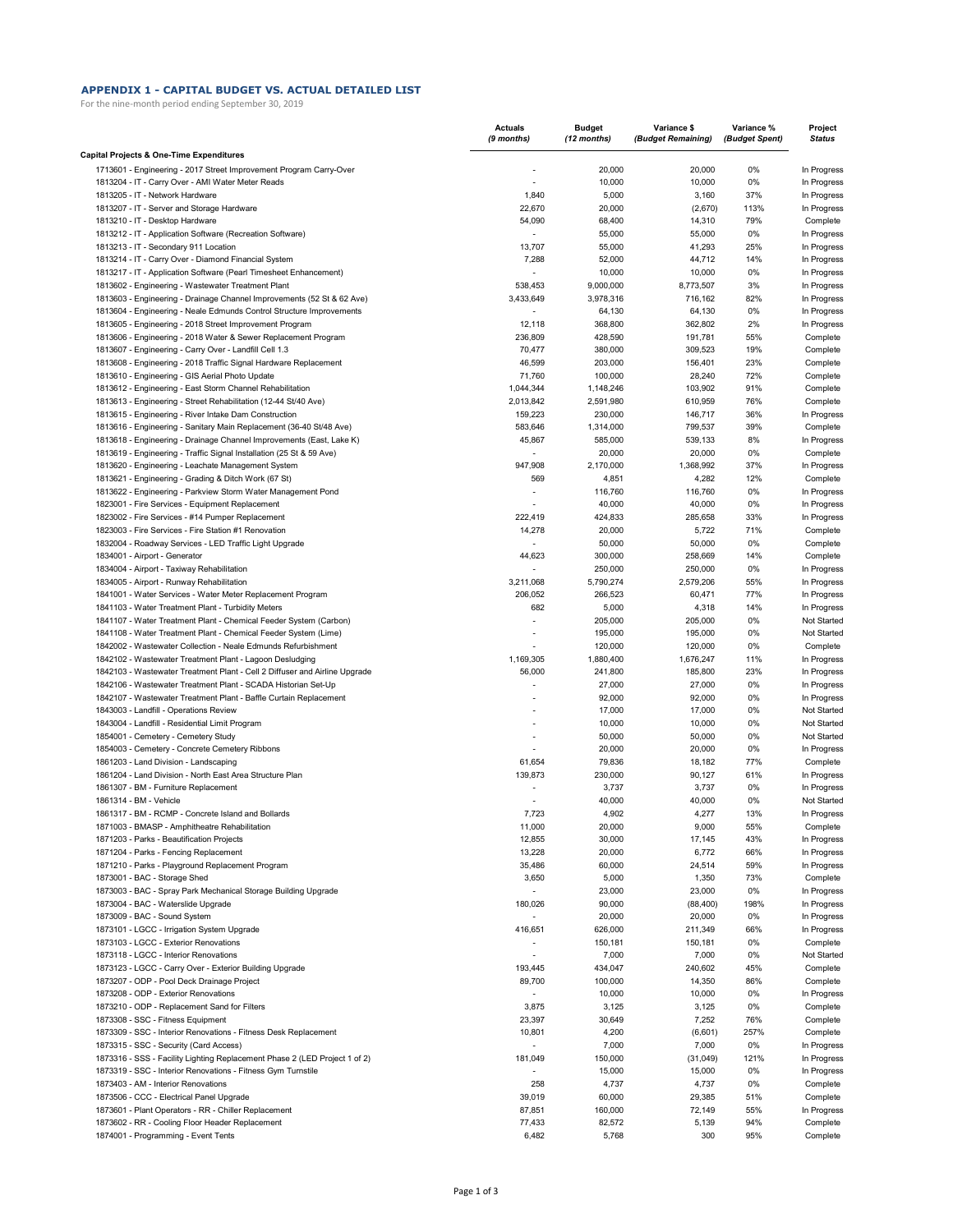|                                                                                          | <b>Actuals</b><br>(9 months) | <b>Budget</b><br>(12 months) | Variance \$<br>(Budget Remaining) | Variance %<br>(Budget Spent) | Project<br><b>Status</b> |
|------------------------------------------------------------------------------------------|------------------------------|------------------------------|-----------------------------------|------------------------------|--------------------------|
| Capital Projects & One-Time Expenditures                                                 |                              |                              |                                   |                              |                          |
| 1912001 - Study/Plan - Document Management Review                                        | 6,215                        | 30,000                       | 23,785                            | 21%                          | Not Started              |
| 1913211 - IT - Application Software (Golf Course Management Software)                    |                              | 15,000                       | 15,000                            | 0%                           | In Progress              |
| 1913212 - IT - Security Upgrades (LFILL - Cameras)                                       | $\sim$                       | 15,000                       | 15,000                            | 0%                           | Not Started              |
| 1913213 - IT - Security Upgrades (River Intake - Cameras)                                |                              | 15,000                       | 15,000                            | 0%                           | Not Started              |
| 1913215 - IT - Security Upgrades (SSC - Cameras)                                         | $\overline{\phantom{a}}$     | 15,000                       | 15,000                            | 0%                           | Not Started              |
| 1913216 - IT - Security Upgrades (LGCC - Maintenance Shop)                               |                              | 6,500                        | 6,500                             | 0%                           | Not Started              |
| 1913217 - IT - Multi-function printers                                                   | 14,435                       | 16,000                       | 1,565                             | 90%                          | Complete                 |
| 1913607 - Engineering - GIS Strategic Plan                                               | 30,070                       | 75,000                       | 44,930                            | 40%                          | In Progress              |
| 1913609 - Engineering - Traffic Signal Network Timing & Coordination                     | 38                           | 475,000                      | 474,962                           | 0%                           | In Progress              |
| 1913610 - Engineering - Drainage Improvement (75 Avenue / 29-44Street)                   |                              | 300,000                      | 300,000                           | 0%                           | In Progress              |
| 1913611 - Engineering - Neale Edmunds Storm System Improvements                          | 227,594                      | 250,000                      | 250,000                           | 0%                           | In Progress              |
| 1913612 - Engineering - Permanent Rain Gauge Installations                               |                              | 10,000                       | 10,000                            | 0%                           | Not Started              |
| 1913613 - Engineering - NW Drainage Channel                                              | 17,515                       | 25,000                       | 7,485                             | 70%                          | Complete                 |
| 1913620 - Engineering - 2019 Street Improvement Program                                  | 853,675                      | 3,000,000                    | 2,146,325                         | 28%                          | In Progress              |
| 1913621 - Engineering - 2019 Water & Sewer Replacement Program                           | 498,289                      | 2,500,000                    | 2,001,711                         | 20%                          | In Progress              |
| 1913623 - Engineering - Traffic Signal Installation - Commercial Development (75 Avenue) | 15,246                       | 250,000                      | 234,754                           | 6%                           | In Progress              |
| 1913624 - Engineering - Dangerous Goods /Truck Route Establishment                       | 9,747                        | 150,000                      | 140,253                           | 6%                           | In Progress              |
| 1913640 - Sidewalk & Road Condition Survey: 2-3 & 3-3                                    | $\overline{\phantom{a}}$     | 62,000                       | 62,000                            | 0%                           | In Progress              |
| 1913701 - Assessment & Taxation - SUV (2)                                                | 55,508                       | 56,000                       | 492                               | 99%                          | Complete                 |
| 1921001 - RCMP - Drug Screening Devices                                                  | $\tilde{\phantom{a}}$        | 25,000                       | 25,000                            | 0%                           | Not Started              |
| 1922001 - Bylaw - In Car Digital Evidence Cameras                                        | 22,443                       | 25,100                       | 2,657                             | 89%                          | Complete                 |
| 1923001 - Study/Plan - Operational Review                                                | 62,470                       | 75,000                       | 12,530                            | 83%                          | In Progress              |
| 1923002 - Fire Master Plan                                                               | $\overline{\phantom{a}}$     | 60,432                       | 60,432                            | 0%                           | In Progress              |
| 1924101 - 911 Services - AFRRCS Communication Consoles                                   | $\sim$                       | 135,000                      | 135,000                           | 0%                           | Complete                 |
| 1925003 - Public Safety - AFRRCS Portable Radios                                         | 32,775                       | 32,000                       | (775)                             | 102%                         | In Progress              |
| 1931200 - Fleet - ATV Replacement                                                        | 21,893                       | 26,500                       | 4,607                             | 83%                          | Complete                 |
| 1931201 - Fleet - F150 Truck (1) (Unit 22-70)                                            | $\overline{\phantom{a}}$     | 43,000                       | 43,000                            | 0%                           | In Progress              |
| 1931202 - Fleet - Lease Buy-out (2017 Dodge)                                             | 28,925                       | 28,500                       | (425)                             | 101%                         | Complete                 |
| 1931203 - Fleet - F250 Truck (1) (Unit 23-42)                                            |                              | 45,000                       | 45,000                            | 0%                           | In Progress              |
| 1931204 - Fleet - Ice Resurfacer                                                         |                              | 135,000                      | 135,000                           | 0%                           | In Progress              |
| 1931205 - Fleet - Emission Testing Equipment                                             | 4,195                        | 4,000                        | (195)                             | 105%                         | Complete                 |
| 1931206 - Fleet - F850 Tandem Truck (2) (Units 27-12 and/or 27-13 and/or 27-14)          | 323,800                      | 620,000                      | 296,200                           | 52%                          | In Progress              |
| 1931210 - Fleet - F150 Truck (1) (Unit 22-73)                                            |                              | 43,000                       | 43,000                            | 0%                           | In Progress              |
| 1931211 - Fleet - F150 Truck (1) (Unit 22-71)                                            | $\sim$                       | 43,000                       | 43,000                            | 0%                           | In Progress              |
| 1931212 - Fleet - F150 Truck (1) (Unit 22-74)                                            |                              | 43,000                       | 43,000                            | 0%                           | In Progress              |
| 1931213 - Fleet - F150 Truck (1) (Unit 22-56)                                            |                              | 43,000                       | 43,000                            | 0%                           | In Progress              |
| 1931214 - Fleet - F250 Truck (1) (Unit 23-45)                                            |                              | 45,000                       | 45,000                            | 0%                           | In Progress              |
| 1931215 - Fleet - Replace Truck converted to Photo Radar (Unit 21-33)                    |                              | 45,000                       | 45,000                            | 0%                           | Not Started              |
| 1932008 - Roadway Services - Milling Machine                                             | 15,985                       | 20,000                       | 4,015                             | 80%                          | Complete                 |
| 1932009 - Roadway Services - Banner Poles                                                | $\overline{\phantom{a}}$     | 30,000                       | 30,000                            | 0%                           | In Progress              |
| 1934004 - Airport - Boiler                                                               | 17,235                       | 18,000                       | 765                               | 96%                          | Complete                 |
| 1934005 - Airport - Parking Lot Painting                                                 |                              | 25,000                       | 25,000                            | 0%                           | Not Started              |
| 1941101 - River Intake- LLP 102 Motor and Pump Rebuild                                   | $\overline{\phantom{a}}$     | 35,000                       | 35,000                            | 0%                           | In Progress              |
| 1941102 - Water Treatment Plant - Clarifier Drive Replacement                            |                              | 190,000                      | 190,000                           | 0%                           | Not Started              |
| 1941104 - Water Treatment Plant - Vault#5 Control Valve Replacement                      | 10,811                       | 35,000                       | 24,189                            | 31%                          | In Progress              |
| 1941106 - West End Reservoir - Chlorine System Replacement                               |                              | 30,000                       | 30,000                            | 0%                           | In Progress              |
| 1941108 - Water Treatment Plant - SCADA and Automation Improvements                      | $\blacksquare$               | 20,000                       | 20,000                            | 0%                           | In Progress              |
| 1941110 - Husky Pumphouse - Communication Improvements                                   |                              | 54,000                       | 54,000                            | 0%                           | Not Started              |
| 1941111 - River Intake - Site Access Road Improvement                                    |                              | 86,000                       | 86,000                            | 0%                           | Not Started              |
| 1943003 - Landfill - F250 Trucks (2)                                                     |                              | 86,000                       | 86,000                            | 0%                           | Not Started              |
| 1943004 - Landfill - Reclassification & Conceptual Closure Plan                          | 56,538                       | 58,000                       | 1,462                             | 97%                          | Complete                 |
| 1961001 - Study/Plan - Annexation                                                        |                              | 90,000                       | 90,000                            | 0%                           | In Progress              |
| 1961002 - Study/Plan - Downtown Area Redevelopment Plan (DARP)                           | $\overline{\phantom{a}}$     | 150,000                      | 150,000                           | 0%                           | In Progress              |
| 1961003 - Study/Plan - Joint Growth Study                                                |                              | 100,000                      | 100,000                           | 0%                           | Complete                 |
| 1961006 - Study/Plan - Joint Growth Study (Financial Impact Assessment)                  |                              | 50,000                       | 50,000                            | 0%                           | In Progress              |
| 1961203 - Land Division - Martin Browne/Outdoor Redevelopment Plan                       | 29,625                       | 100,000                      | 70,376                            | 30%                          | In Progress              |
| 1961208 - Land Division - Contaminated Lot Cleanup (Old City Shop)                       | $\overline{\phantom{a}}$     | 300,000                      | 300,000                           | 0%                           | Not Started              |
| 1961209 - Land Division - Martin Browne School Demolition                                | 430                          | 250,000                      | 249,570                           | 0%                           | In Progress              |
| 1961305 - BM - City Hall - Washroom Rehabilitation                                       | 15,043                       | 60,000                       | 44,957                            | 25%                          | In Progress              |
| 1961318 - BM - Furniture Replacement                                                     | 20,689                       | 15,000                       | (5,689)                           | 138%                         | In Progress              |
| 1961319 - BM - Safety - Furniture Replacement SP2019.03                                  | 9,715                        | 15,000                       | 5,285                             | 65%                          | In Progress              |
| 1961325 - BM - Scissor Lift Trailer                                                      | $\overline{\phantom{a}}$     | 17,000                       | 17,000                            | 0%                           | In Progress              |
| 1963004 - Economic Development - Entrance Signs & Placemaking                            | $\overline{\phantom{a}}$     | 250,000                      | 250,000                           | 0%                           | In Progress              |
| 1963005 - Study/Plan - Business Survey                                                   | 4,088                        | 25,000                       | 20,913                            | 16%                          | In Progress              |
| 1963006 - Study/Plan - Lloydminster Regional Airport Aerotropolis Viability Study        | 3,000                        | 75,000                       | 72,000                            | 4%                           | In Progress              |
| 1971005 - BMASP - Bobcat Broom Replacement                                               | 8,115                        | 8,000                        | (115)                             | 101%                         | Complete                 |
| 1971006 - BMASP - Tennis Court Resurfacing                                               |                              | 44,000                       | 44,000                            | 0%                           | Complete                 |
| 1971007 - BMASP - Parking Lot Pavement Improvement                                       | $\blacksquare$               | 50,000                       | 50,000                            | 0%                           | In Progress              |
| 1971206 - Parks - Garbage Receptacle Replacement.                                        |                              | 20,000                       | 20,000                            | 0%                           | In Progress              |
| 1971209 - Study/Plan - Ball Diamond Complex Site Plan                                    |                              | 100,000                      | 100,000                           | 0%                           | Not Started              |
| 1971301 - Weaver Park - Picnic Table Replacement                                         | 38,600                       | 50,000                       | 11,400                            | 77%                          | Complete                 |
| 1973004 - BAC- Sump Pumps on Back up power                                               | 3,509                        | 15,000                       | 11,491                            | 23%                          | Complete                 |
| 1973005 - BAC- Sauna Upgrades                                                            | 1,807                        | 40,000                       | 38,193                            | 5%                           | In Progress              |
| 1973011 - Study/Plan - Aquatic Centre Feasibility Study                                  |                              | 110,000                      | 110,000                           | 0%                           | In Progress              |
| 1973012 - Study/Plan - BioClean Aquatic Centre Building Assessment                       | 23,308                       | 30,000                       | 6,692                             | 78%                          | In Progress              |
| 1973102 - LGCC - Overhead Door Replacement (Maintenance Shop)                            | 4,930                        | 5,500                        | 570                               | 90%                          | Complete                 |
| 1973108 - LGCC - Dishwasher Replacement                                                  |                              | 18,217                       | 18,217                            | 0%                           | Not Started              |
| 1973110 - LGCC - Bar fridge Replacement                                                  | $\overline{\phantom{a}}$     | 8,000                        | 8,000                             | 0%                           | Not Started              |
| 1973112 - LGCC - Practice Green Reconstruction                                           | $\overline{\phantom{a}}$     | 40,000                       | 40,000                            | 0%                           | Not Started              |